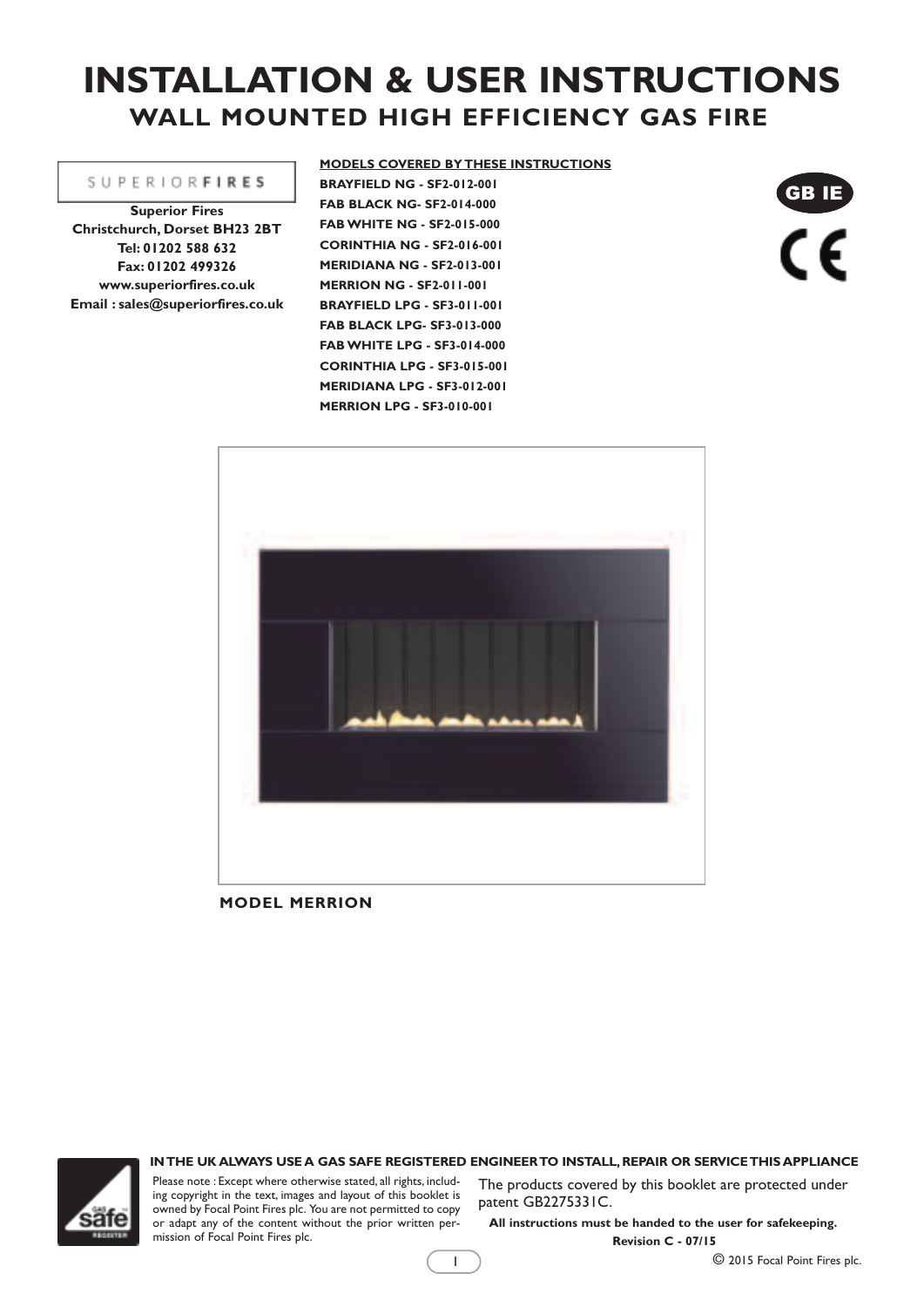#### **I N S T A L L A T I O N I N S T R U C T I O N S** GB IE

| <b>Section</b> | <b>Contents</b>                   | Page No. | <b>Section</b> | <b>Contents</b>                  | Page No. |
|----------------|-----------------------------------|----------|----------------|----------------------------------|----------|
| 1.0            | <b>Important Notes</b>            |          | 8.0            | <b>Testing and Commissioning</b> | 6        |
| 2.0            | <b>Appliance Data</b>             |          | 8.1            | Operating the Appliance          | 6        |
| 3.0            | <b>Installation Requirements</b>  |          | 8.2            | Setting pressure                 | 6        |
| 3. I           | Room Sizing                       |          | 8.3            | Fitting the Decorative Frame     |          |
| 4.0            | <b>Site Requirements</b>          |          | 9.0            | <b>Briefing the customer</b>     |          |
| 4.1            | Ventilation                       | 4        | 10.0           | <b>Servicing</b>                 |          |
| 5.0            | <b>Unpacking the Appliance</b>    | 4        |                | 10.1 Servicing the Burner Unit   |          |
| 5. I           | <b>Component Checklist</b>        |          |                | 10.2 Pilot Assembly              | 8        |
| 6.0            | <b>Gas Supply Routes</b>          |          |                | 10.3 Catalysts                   | 8        |
| 7.0            | <b>Fixing the Appliance</b>       | 5        |                | 10.4 Testing for Firebox Leakage | 8        |
| 7.I            | Checking the Burner & Spark Gap 6 |          | 11.0           | <b>Troubleshooting Guide</b>     | О        |

## **1.0 IMPORTANT NOTES**

**•** This appliance is a high efficiency, flueless catalytic flame effect gas fire. It provides radiant and convected warmth both efficiently and safely utilising the latest type of catalytic converter and burner technology.

**•** The appliance does not require a flue system of any type as the catalytic converter cleans the flue products to provide a complete combustion system, which is intrinsically safe. It is designed to operate on Natural Gas or LPG and is factory set for operation on the gas type, and at the pressure stated on the appliance data plate.

**•** The appliance incorporates a combustion monitoring system (Oxygen Depletion System). It must not be adjusted or put out of operation. If replaced then manufacturer's original parts must be used.

**•** This appliance must be installed by a GAS SAFE registered person to ensure that the size of the room in which the appliance is to be installed is sufficient and the ventilation provision for that room is sufficient for the appliance. Details of how to determine the suitable room size is given in section 3.1 of these instructions and details of how to determine suitable ventilation are given in section 4.1.

**•** In the event of gas leakage from the appliance, the gas supply must be turned off at the nearest isolating valve.

**•** The appliance must be installed in accordance with the following:

- **•** Manufacturers' Instructions.
- The Building Regulations issued by the Department for Communities and Local Government, the Building Standards (Scotland) (Consolidation) Regulations issued by the Scottish Development Department.
- **•** Relevant British standards insofar as the relevant areas are not covered by these instructions.
- For Republic of Ireland, reference should be made to the current edition of IS813 (the relevant standards governing installation).
- **•** Failure to comply with the above could lead to prosecution and deem the manufacturer's warranty invalid.

**•** This appliance must be installed in accordance with the rules in force and used only in a sufficiently ventilated space.The appliance is designed to fit various types of situations as described in sections 3.0 and 4.0.The appliance must be installed in a correctly sized room (see section 3.1), and the correct purpose provided ventilation must be provided (see section 4.1).

**•** On no account should the appliance inlet or outlet openings be blocked or obstructed in any way (see figure 1). **Do not** place objects on top of the appliance. **Do** make sure the appliance is installed on a flat wall.

**•** It should be noted that heaters create warm air currents. These currents move heat to wall surfaces next to the heater. Installing the heater next to vinyl or cloth wall coverings or operating the heater where impurities in the air (such as tobacco smoke, candle smoke etc.) exist, may cause the walls to become discoloured.

**•** This appliance is intended as a secondary source of heat only and should not be used in a room without some form of background heating present.If the appliance is used in a room as the sole source of heat, then condensation may occur on colder surfaces within the room.

**•** On first light up of a new appliance, burning off of high temperature paint and lubricants may occur for the first few hours of operation. During this period some smoke may be emitted from the outlet grille, this should be no cause for concern. Accordingly, the room should be well ventilated with all windows and doors open during this period. During this period the appliance may cause smoke alarms to sound. If this happens, reset the alarms, but do not remove the batteries.

**•WARNING:** Due to the nature of this product the area around the top of the appliance (i.e. the grille) gets very hot. Care should be taken when operating the appliance. The manufacturer of this appliance considers all surfaces as working surfaces with the exception of the control knob.The guard (glass front) is to prevent risk of fire or injury



from burns and no part of it should be permanently removed. **It Does Not Give Full Protection ForYoung Children Or The Infirm.** Where young children, pets, the elderly or infirm are concerned, a suitable fireguard should be used.

**•** Consult ALL instructions before installation and use of this appliance. This appliance is free from any asbestos material.

 $\overline{2}$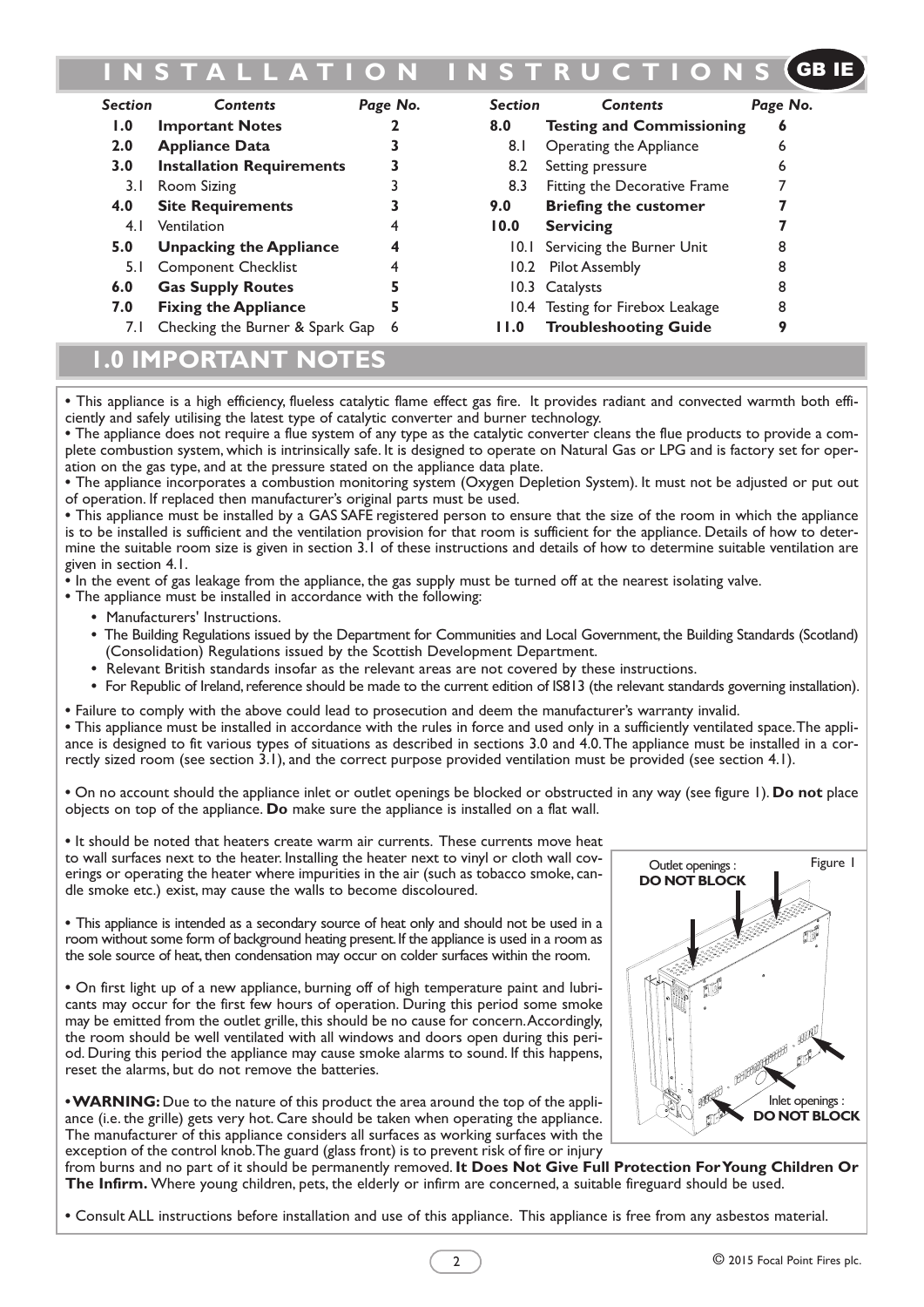# **2.0 APPLIANCE DATA**

| Gas Type                    |         | Cat              | Inlet/Operating<br>Pressure (±2.0 mbar) |                 |                | Max Energy Input (kW)    |                   | Min Energy Input (kW) |       |            |
|-----------------------------|---------|------------------|-----------------------------------------|-----------------|----------------|--------------------------|-------------------|-----------------------|-------|------------|
| <b>Destination Country</b>  |         |                  | G <sub>20</sub>                         | G <sub>25</sub> | G30            | G31                      | Gross             | <b>Net</b>            | Gross | <b>Net</b> |
| $GB - IE$                   | Natural | 12H              | 20                                      | ۰               |                | $\overline{\phantom{a}}$ | 2.6               | 2.35                  | 1.5   | 1.35       |
|                             | Propane | <sup>13</sup> P  | -                                       |                 | $\blacksquare$ | 37                       | 2.2               | 2.0                   | 1.5   | 1.38       |
| <b>Specifications</b>       |         | <b>NG Models</b> |                                         |                 |                |                          | <b>LPG Models</b> |                       |       |            |
| Main burner Flow Restrictor |         |                  | Stereo 1.18                             |                 |                |                          |                   | Stereo 0.86           |       |            |
| Oxypilot                    |         |                  | SIT 9082                                |                 |                |                          |                   | SIT 9286/Seagas P5-19 |       |            |
| Gas Control                 |         |                  | Copreci 21400                           |                 |                |                          |                   | Copreci 21400         |       |            |
| Gas Inlet                   |         |                  | 8mm restrictor elbow                    |                 |                |                          |                   | 8mm restrictor elbow  |       |            |
| Ignition                    |         |                  | Double Piezo Spark                      |                 |                |                          |                   | Double Piezo Spark    |       |            |
| Spark Gap                   |         |                  | $3.5 - 4.5$ mm                          |                 |                |                          |                   | $3.5 - 4.5$ mm        |       |            |

**Please see Data Badge affixed to appliance for current data.** This appliance is for use only with the gas type, and at the pressure stated on the appliance Data Badge.

## **3.0 INSTALLATION REQUIREMENTS**

If the appliance is to be sited near a disused or unserviceable fireplace served by a natural draught flue then the old flue must be sealed off. It will be necessary to ventilate the old flue to prevent condensation and dampness forming, however any air vent used to ventilate the old flue must not be sited within 500mm of this appliance. If the flue can be ventilated to the outside of the building then this is usually the best solution. If in doubt then advice should be sought from a local building control officer. The appliance is designed to be wall mounted. If the appliance is to be mounted on a newly fabricated area of wall that also serves the purpose of sealing off the old flue then it is very important that there are no holes, gaps or otherwise in this wall that will allow draughts from the old flue to enter the room, especially directly behind the appliance. Such draughts could affect the performance of the ODS system and result in nuisance cutting out, for example. If the gas supply pipe is to enter the appliance from the rear, i.e. emerge from the wall behind the appliance, then any hole in the wall from which the pipe emerges must be tightly sealed. Propane/LPG models must not be installed in cellars, basements or any room which is completely below ground level.

#### **3.1 ROOM SIZING**

The room size **MUST** be a minimum of  $30m^3$  (e.g.  $3.5m \times 3.5m \times 2.45m$  or  $11'6'' \times 11'6'' \times 8'$ ).

This is to allow adequate circulation of air and ensure the correct operation of the fire.This volume may include adjacent spaces but these spaces must not be separated by a door. Note : To calculate a room size in cubic metres (m<sup>3</sup>) divide the room volume in cubic feet (ft 3 ) by 35.3.

# **4.0 SITE REQUIREMENTS**

This appliance may be installed in any room in the home except bathrooms. In accordance with BS5871 part 4, installation in bedrooms is permitted. If the appliance is to be installed in a bedroom then an electronic carbon monoxide detector complying with the current edition of BSEN 50291 must be installed in the same room as the appliance. For maximum safety it is recommended that such device is continuously (mains) powered and arranged in such a way that the gas supply to the appliance is isolated in the event of an alarm.The selection and installation of such device shall be in accordance with the current edition of BSEN 50292, and the user must be briefed regarding the use and maintenance of such a device.

The appliance is designed to be versatile, and as such will operate correctly when exposed to normal gentle draughts experienced within the home. It is not recommended, however that the appliance be installed in areas where it is likely to be directly exposed to persistent strong draughts, that may be generated by outside doors, windows, air vents, air conditioning units, extractor fans, ceiling fans etc. See section 4.1 for more information on ventilation.

#### **WARNING**

**This appliance is designed to be wall-hung. Do not recess any part of the appliance into the wall.**

#### **Clearances to non-combustible materials**

Non combustible surfaces are defined as brick, metal, marble, concrete etc. and also a number of man-made materials impervious to flame. If in doubt refer to the material manufacturer for further information before proceeding with installation.

Clearances to the sides of the appliance are 100mm (4"). Clearance to the front of the appliance is 500mm (20").

The back of the appliance may be installed directly onto a non-combustible wall, providing the area behind the appliance is flat and does not interfere with the various vent holes in the back panel of the appliance.

A non combustible shelf of any depth may be positioned above the appliance provided it is no closer than 400mm (16") from the top of the appliance glass panel and the wall above the appliance is non combustible.The appliance must not be positioned vertically within 60mm (2.4") of a solid floor (i.e. wood or stone) or hearth. This dimension is measured vertically to the bottom of the appliance firebox.

GB IE

3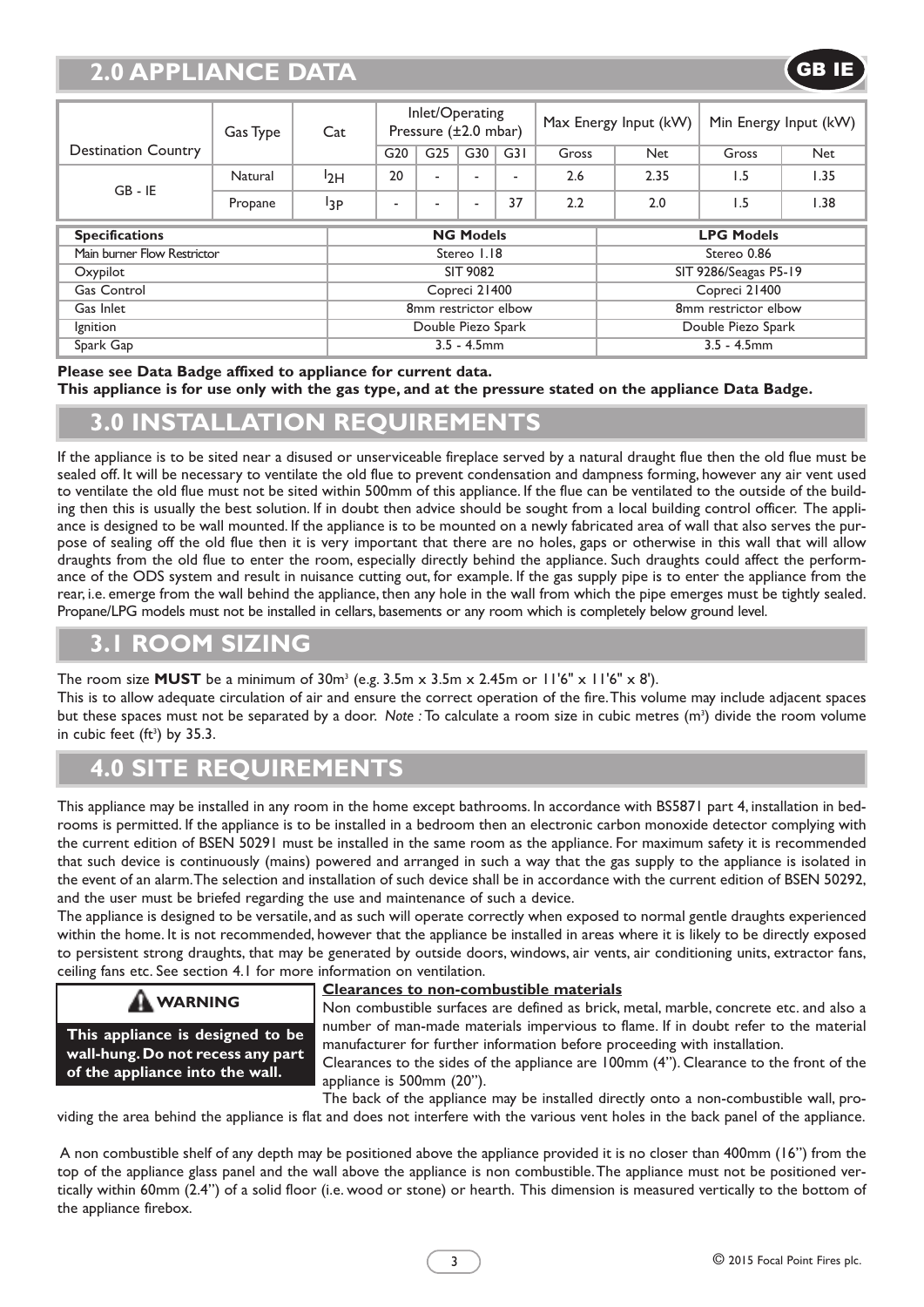# **4.0 SITE REQUIREMENTS (CONTINUED)**

#### **Clearances to combustible materials**

Combustible materials are defined as wood, fabrics, or other materials likely to combust if exposed to flame. Generally, any material, which is likely to discolour, melt or misshape when exposed to moderate heat,should be considered as a combustible material or surface. Clearance to the sides of the appliance are 100mm (4") but curtains, drapes and other fabrics are not permitted within a distance of 500mm (20") of the appliance sides. No such materials are permitted directly above the appliance regardless of distance.

The minimum clearance to the ceiling above the appliance is 800mm (31.5") measured from the top of the appliance glass panel. Combustible materials should not be positioned directly in front of the appliance within a distance of one metre. Under no circumstances should any electrical equipment e.g. plasma/LCD screenTV sets etc. be positioned on the wall above the appliance.The appliance is designed to be wall mounted alone and not in conjunction with any type of combustible fire surround.

No combustible shelves should be positioned on the wall above the appliance. It should be established that any mirrors or picture frames etc. to be positioned on the wall above the appliance are able to withstand prolonged exposure to moderate heat and moisture before proceeding with their installation.

The back of the appliance may be installed directly onto a combustible wall, providing it is relatively flat and does not interfere with the various vent holes in the back panel of the appliance.The wall must be structurally sound and constructed from a material capable of withstanding moderate heat. Brick, concrete, finished plaster, most types of conventional wall paper and dry-lined plasterboard are usually examples of suitable materials, however as there are many methods of wall construction and many variations in the composition of construction materials, in some circumstances, cracking may occur to plasterwork. Materials such as flock, blown vinyl and embossed paper which are sensitive to even small amounts of heat should be avoided as scorching and or discolouration may occur over time.Avoid siting the appliance near joins or joints in plasterboard as exposure to moderate heat may cause cracking along the joint line.

If the appliance is to be mounted on a dry lined wall or a timber framed construction wall then the integrity and ability of the wall to carry the weight of the appliance must be confirmed. It is important in these circumstances that any vapour control barrier is not damaged, and that any structural members of the house frame are not damaged - refer to section 7.0. The appliance must not be positioned vertically within 100 mm (4") of a carpeted floor, rugs or fabric materials of any kind. This dimension is measured vertically to the bottom of the appliance firebox.

#### **4.1 VENTILATION**

If the room in which the appliance is installed is naturally ventilated, a minimum of  $100 \text{ cm}^2$  purpose provided ventilation MUST be provided for this appliance. This may be achieved either with one vent 100 cm<sup>2</sup> at a high or low position in the room, or split ventilation i.e. 50 cm<sup>2</sup> be installed at high level and 50 cm<sup>2</sup> be installed at low level within the room. An openable window or equivalent is also required. To reduce the possibility of draughts, road noise or insects entering the room via the air vent, we recommend the use an air vent of the type that feature internal baffles. Ventilation fitted under, or within immediate vicinity of the appliance must not be used as it may adversely affect performance of the ODS system.The appliance shall not be installed within one metre of any existing air vent, and any new air vent shall not be installed within one metre of the appliance.

If the room in which the appliance is to be installed is served by heat recovery ventilation (HRV) or energy recovery ventilation (ERV) then no purpose provided ventilation is required but a room air change rate of at least one air change per hour is required for this appliance.The appliance MUST be interlocked with the ventilation system such that it is only possible to operate the appliance if the ventilation system is in operation.In all cases, the requirements of any other gas, oil or solid fuel appliances operating in the same room or space must be taken into consideration when assessing ventilation. Any ventilation fitted must comply (where applicable) with BS 5871 part 4 and BS 5440 part 2. For Republic of Ireland refer to the current edition of IS813 and any relevant rules in force.

#### **5.0 UNPACKING THE APPLIANCE**

Remove the outer packaging, remove any instructions or fixing kits. Read ALL these instructions before continuing to unpack or install this appliance. Lift off the remaining packaging components and remove the contents of the box. Check that the components supplied correlate with the component checklist. Please dispose of all the packaging materials at your local recycling centre.

# **5.1 COMPONENT CHECKLIST**

| <b>QUANTITY</b> | <b>DESCRIPTION</b>                |  |
|-----------------|-----------------------------------|--|
|                 | Firebox and burner assembly       |  |
|                 | Set of manufacturers instructions |  |
|                 | Decorative facia assembly         |  |
|                 | Screw and wall plug pack          |  |
|                 | Rubber grommet                    |  |
|                 | Fitting template                  |  |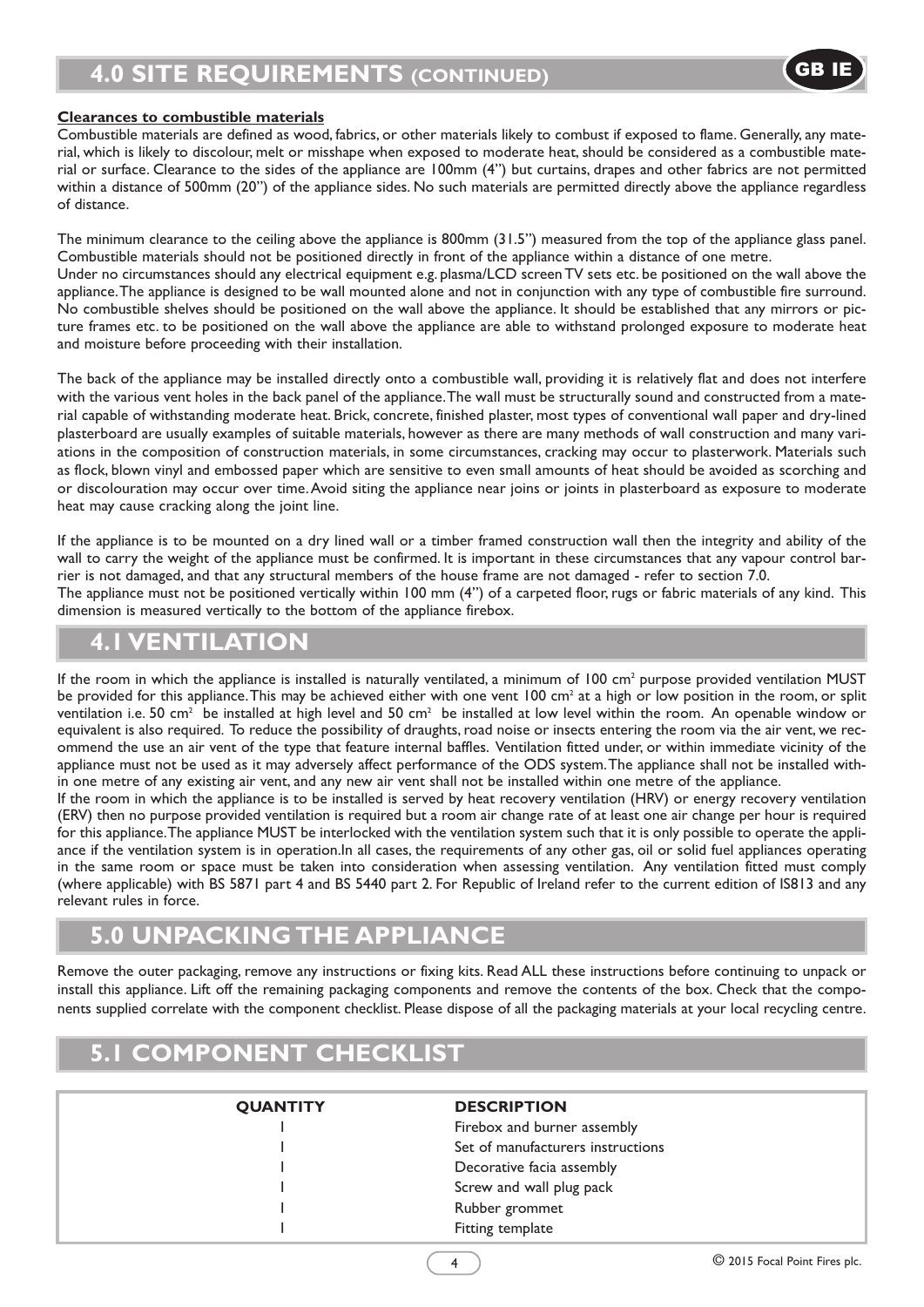# **6.0 GAS SUPPLY ROUTES**

There are several possible entry points for the gas supply pipework to enter the appliance firebox. as shown in figure 2.

These entry points are 'knock out' type holes. Non-concealed gas connections may be made using the entry points in the bottom or sides of the firebox. A concealed gas connection may be made using the knock out hole in the centre back of the firebox. Select the most appropriate entry point and knock out the relevant hole with a sharp tap from a hammer and fit the rubber grommet supplied. A small incision can now be made in the rubber to slip snugly around the outside of the supply pipe and sleeving.

All installation pipework must be in accordance with the current edition of National regulations/codes and the rules in force.

In order to avoid unnecessary pressure drops, use of small diameter pipe should be kept to a minimum, for example, we recommend no more than 1.5



GB IE

metres of 8mm pipe. If a concealed gas connection is to be made, the supply pipe should always be sleeved through walls and floors using the shortest possible route. For concealed supply pipe routing, pipes must (where possible) be vertical and providing there is sufficient wall thickness available, they should be placed in pipe chases. Horizontal pipe runs should be avoided. Prior to chasing a solid wall, an inspection should be made to note the proximity of any cables/sockets outlets which may already be buried. Pipes must be secured using suitable clips and protected against corrosion. Ideally factory finished protected pipework and fittings should be used. Joints should be kept to a minimum and compression fittings must not be used.The pipework installation must be tested for tightness before any protection is applied and/or the pipework and fittings are buried.

# **7.0 FIXING THE APPLIANCE**

Remove any protective film coatings from the finished/decorative surfaces of the appliance. After having selected the final mounting posi-

#### **WARNING**

**The wall where the appliance is to be installed must be capable of long-term support of the total load of the appliance. Measures should also be taken to ensure sufficient strength to withstand the force of earthquakes, vibra- tion and other external forces.**

tion of the appliance, taking into account the requirements as specified in sections 3 and 4 of these instructions, the integrity of the wall, and the feasibility of the proposed supply pipe routing, the firebox of the appliance may be secured to the wall.

To ensure customer safety, be sure to design the installation so that the strength of both the wall and any wall fixings used are sufficient.

Focal Point Fires plc. assumes absolutely no responsibility for injuries and/or damages that may occur due to improper installation or handling.The appliance should not be installed until all wet plastering and/or dry wall sanding and wall painting has been completed. Do not block the ventilation holes of the appliance.

The wall onto which the appliance is installed must be flat. Install only on a vertical surface. Avoid sloped surfaces. Installation onto anything other than a vertical wall may result in fire,

damage or injury. If the appliance is to be mounted on the inner leaf of a conventional cavity brick wall, or a solid wall, then the wall plugs and fixing screws provided may be used. Depending on the condition of the wall it may be necessary to use additional fixings. In this situation, any additional fixings and wallplugs should be of the same size and type as the ones provided.At the appropriate stage of



**Plasterboard alone is not considered to be a structural material. It is not recommended to rely on plasterboard fixings alone to support the weight of the appliance.**

the installation, drill four holes using only a 8mm masonry **WARNING** bit to a depth of 42mm. Insert the wallplugs provided Figure 3 ensuring they are flush to the wall.

> If the appliance is to be mounted on a dry lined wall or a timber framed construction wall then efforts should be made to fix in at least two positions vertically, into one of the wooden studs, or supporting wooden members of the wall using two of the fixing screws provided. If this is not



achievable then the wall should be strengthened using appropriate building materials.

If there is no alternative than to rely on *some* plasterboard fixings then special cavity screw fixings or hollow wall anchors will be required which are not supplied with this product.These should be constructed from metal and not plastic and of the design indicated in figure 3. For further guidance for wall fixing in timber framed buildings refer to any relevant local codes of practice.

#### **FlatWall Fixing - All Models**

To assist with fixing the appliance, a template is provided as shown in figure 4. Mark the positions shown as "L30 Fixing points" on the wall. If a concealed gas connection is to be made ensure the gas supply pipe is in its final position and can enter the appliance in the correct position when the appliance is hung on the wall.

Drill the wall as appropriate for the type of wall as previously described in this section, and insert the chosen type of wall fixings. Insert the wall fixing screws into the top wall plugs, taking care to leave the screws protruding approximately 5mm from the wall.

Now hang the appliance onto these screws through the two keyhole shaped holes in the upper brackets on the back panel of the appliance. Insert the lower fixing screws into the lower wall plugs through the corresponding fixing holes in the lower part of the back panel.

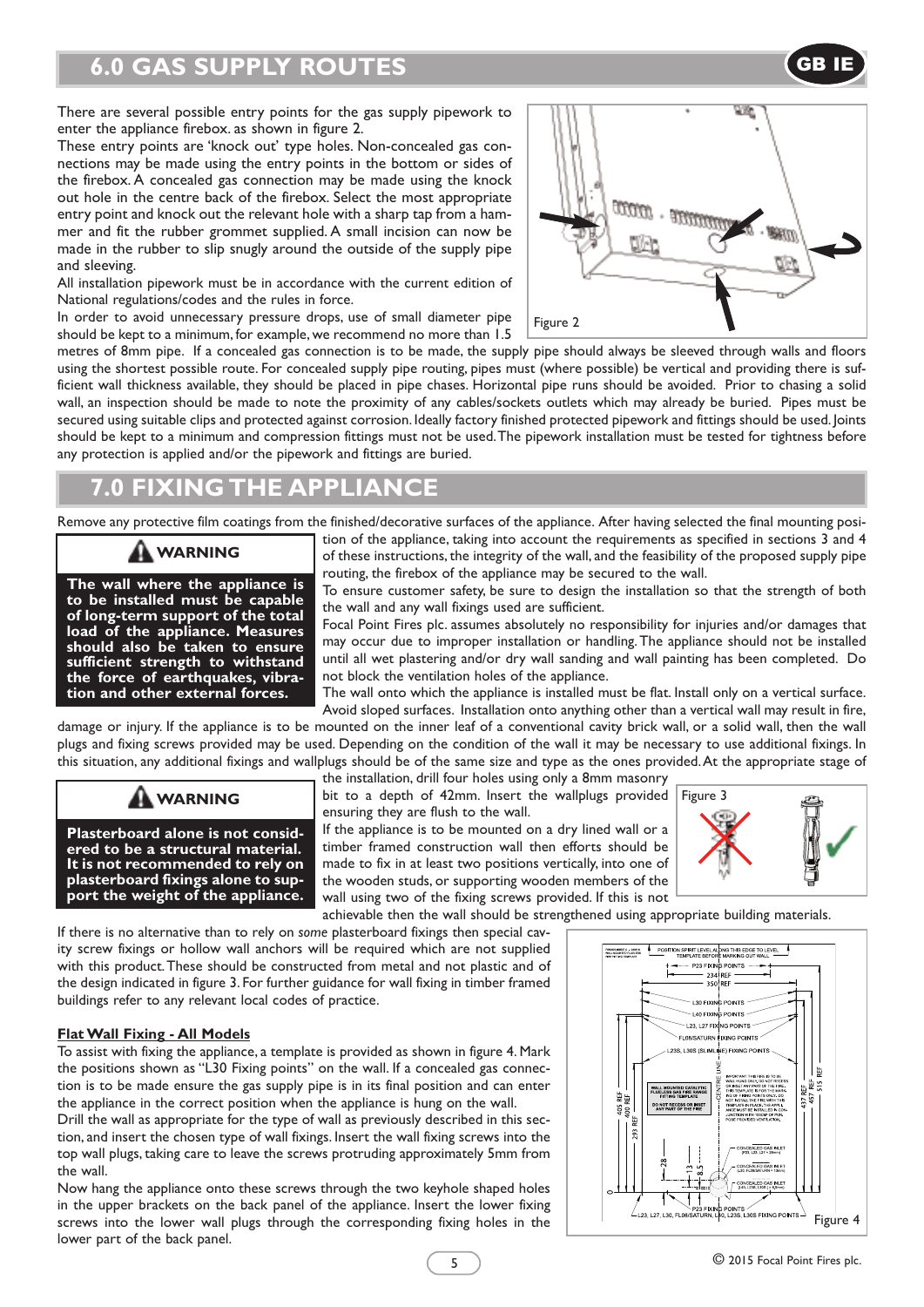# **7.0 FIXING THE APPLIANCE (CONTINUED)** GB IE

Do not tighten fully. Before tightening the wall mounting screws fully, at this stage it is recommended to check the horizontal alignment of the appliance with a spirit level, as small adjustments can still be made if necessary.

When this has been checked, tighten all four fixing screws fully. To access the upper fixing screws insert a screwdriver through the round access holes in the front face of the outlet grille (as shown in figure 5). These access holes are located in the same position on all models.

# **7.1 CHECKING THE BURNER AND SPARK GAP**

There are no imitation fuel bed components to install.The appliance features a ribbon burner which is designed to produce a continuous band of flame over its length.

The burner should be visually inspected to ensure it is free from any foreign matter. If it is necessary to clean or dust off the burner then the glass door should be removed by removal of the four retaining screws. Re-fit the glass door after cleaning or inspection, ensuring a good seal.The gap between the spark electrode and the pilot should be 3.5 - 4.5mm to produce a good spark (see figure 6).There should be no need to adjust this. If under any circumstances the piezo electric spark fails, the pilot cannot be lit manually.

# **8.0 TESTING AND COMMISSIONING**

Turn on and test the gas supply up to the fire for any leaks, in accordance with the current edition of BS 6891 (natural gas installations) or the current edition of BS 5482 pt1 (propane installations). For Republic of Ireland, reference should be made to the current edition of IS813 (the relevant standards governing installation).

## **8.1 OPERATING THE APPLIANCE**

**• Corinthia models :** The control knob is located in the centre of the appliance and is normally accessed by swinging the glass panel upwards from the bottom. The glass panel is not fitted until section 8.3. The control knob is marked as shown in figure 7.

**• Meridiana, Brayfield, Fab Shine and Merrion models :** The control knob is located on the lower right hand side of the outer case. It is marked as shown in figure 8.

**• All models :** The pilot is visible behind the left hand side of the burner. Push in and turn the control knob to the SPARK position, and hold there for a few seconds. **•** Continue turning anti-clockwise through the two spark clicks to the PILOT light position, ensuring the pilot has lit. If not, return the knob clockwise, and repeat.

**•** When the pilot lights after the spark, keep the knob pressed for approximately ten seconds. Now release the knob and the pilot should stay alight.

**•** If the pilot is extinguished during use, wait three minutes before repeating the ignition procedure.

**•** To achieve the HIGH setting, push the control knob in slightly and continue turning fully anti-clockwise to the high position.The main burner should light after a few seconds.

**•** To decrease the setting to low, turn the control knob clockwise to the LOW setting. A

**•** To turn to the PILOT position from the HIGH or LOW positions, press the control knob in, and return to the pilot position and release. • To turn the fire off, keep the knob pressed in, return to the OFF position and release.

# **8.2 OPERATING PRESSURE**

The pressure test point is located on the inlet restrictor elbow in the centre of the burner as shown in figure 9.

Release the pressure test point screw, and attach a pressure gauge. Light the fire on the HIGH setting.To commission the appliance, the operating pressure must be in accordance with the figures stated in section 2.0 of these instructions.The fire is factory set to achieve the correct flow rates at the specified inlet pressure.

Any significant variation in the operating pressure could indicate a supply problem. If the inlet pressure is too high, the gas supply meter/governor may be set incorrectly.

This should be checked with the fire running and if necessary reset by the gas supplier. If the operating pressure is too low,then check the meter/governor pressure with the appliance running. If this is less than the inlet pressure stated in section 2.0 of these instruc-

tions it will need to be reset by the gas supplier. If the inlet pressure is too low, but the meter/governor pressure is acceptable, then a problem in the supply pipework is to be suspected.

Upon satisfactory checking of the inlet pressure, turn the fire off, disconnect the pressure gauge and refit the test point screw. Light the fire and check for gas soundness. In the event that the inlet pressure is not in accordance with the figures stated in the data section of these instructions, the appliance must not be commissioned, and the problem investigated and rectified.



#### ര 'OFF' position 'SPARK' position 'LOW' position Figure 7 'HIGH' position Figure 8



Figure 6

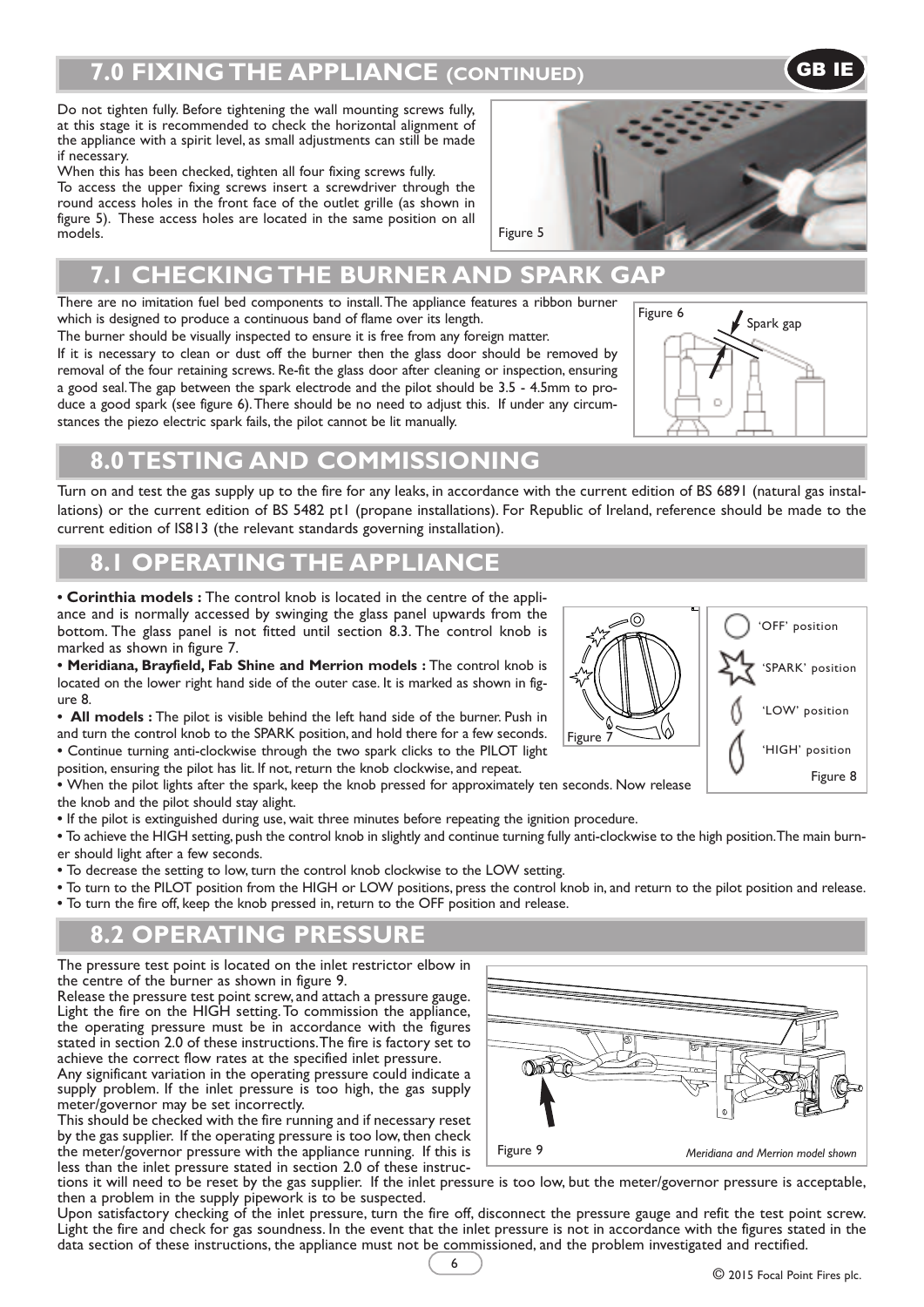# **8.3 FITTING THE DECORATIVE FRAME ASSEMBLY GB**

**Corinthia models :** The glass panel is supported by two self-locking M6 screws, one on each side of the fire as shown in figure 10. The glass panel must be held in position while the screws are inserted on each side it is recommended to seek assistance for this operation.The screws should be screwed in fully and then undone one turn to allow the glass panel to swing open for access to the controls.The appliance features a piston damper hinge





assembly.The damper assembly should be fitted onto the rear of the glass facia, on the lower right hand side as follows:

**1)** Ensure that the piston portion of the damper is positioned as shown in figure 11. Remove the Philips screw securing the

frame, and fit the lower piston bracket to the frame and fully re-tighten the screw.

Now fit the lower piston bolt through the hole in the bracket, with the two nylon washers positioned either side of the bracket. Finally, attach the "nyloc nut" to the damper thread, tighten and then release one quarter turn. Check that the assembly can swivel.

**2)**The damper top fixing is shown in figure 12. Locate the fixing hole in the glass window bracket. Place a nylon washer each side of the bracket, and affix the damper bolt using the"nyloc nut" provided.Tighten

the nut and release one quarter turn. Finally check operation of damper from the fully open to fully closed positions.

**Meridiana,Brayfield,Fab Shine & Merrion models :** Remove the facia panel from any protective packaging. Ensure all/any protective film is removed as the facia may be damaged if the fire is lit with the facia in position whilst still covered in film.To remove the facia panel; **1)** remove the retaining thumbscrews (one on each side of the appliance).

**2)** Simply lift the frame upwards. Refitting is the reverse of removal. Ensure the cut-outs in the bottom of the frame support brackets engage the lower screws on each side of the appliance. See figure 13.

## **9.0 BRIEFING THE CUSTOMER**

All instructions must be handed to the user for safekeeping. Show the customer how to light and control the fire.

After commissioning the appliance, the customer should be instructed on the safe use of the appliance and the need for regular servicing. Frequency of service depends on usage, but MUST be carried out at least once annually.

Advise that cleaning of the fire may be achieved when the fire is cold using a damp cloth and mild detergent on most surfaces. Advise that on first light up of a new appliance, initial curing of high temperature paint and burning off of lubricants may occur for the first few hours of operation. During this period some smoke may be emitted from the outlet grille, this should be no cause for concern. Accordingly, the room should be well ventilated with all windows and doors open during this period. During this period the appliance may cause smoke alarms to sound. If this happens, reset the alarms, but do not remove the batteries. Recommend that a guard be used for the protection of the young, pets, the elderly and the infirm.Advise the customer that the ventilation openings should not be blocked or obstructed in any way.

#### **10.0 SERVICING**

Isolate the fire from the gas supply. Ensure that the fire is fully cold before attempting service.

- A suggested procedure for servicing is detailed below.
- 1. Lay out the dustsheet and tools.
- 2. Remove the decorative frame/glass facia assembly. Removal is reverse of section 8.3.
- 3. Remove the glass door assembly (4 screws) and clean carefully.
- 4. Inspect the burner and the catalyst and clean if necessary with a soft brush.
- 5. **Corinthia models only :** Remove the control cover (4 retaining screws) **All models :** Disconnect the gas supply.

6. Undo the four screws retaining the burner support brackets to the base and rear of the firebox. Remove the control knob and spindle assembly from the valve by removal of the spindle retaining clip.

- 7. Remove the burner unit, strip off the burner pipes and clean thoroughly.
- 8. Clean the in-line restrictor, pilot assembly and the burner tube. Do not attempt to remove the pilot injector as this can cause damage.
- 9. Re-assemble components.
- 10.Turn on the gas supply and leak test. Check pilot and burner for good ignition.
- 11. Refit the glass door assembly, ensuring correct orientation and a good seal.
- 12. Refit the decorative facia/frame assembly as detailed in section 8.3.
- 13. Check the purpose provided ventilation is un-obstructed.
- 14. Light the fire and test setting pressures.

15. Check safe operation of the appliance by performing a combustion test as detailed in section 10.3.

*For specific servicing instructions, see relevant sections.*

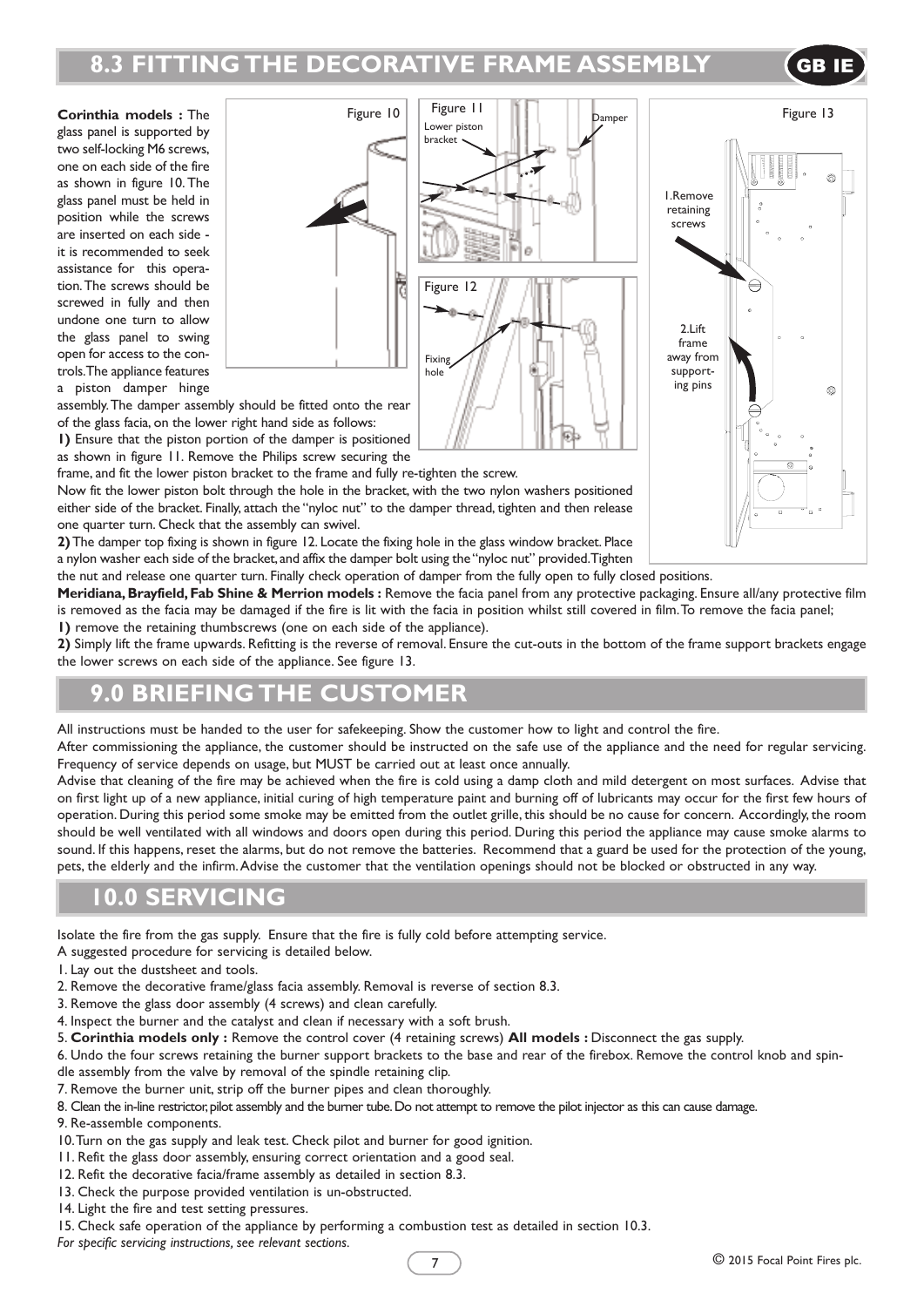Firstly, remove the decorative facia assembly as described in section 8.3. Remove the inner glass panel (Corinthia models only remove the control cover - 4 screws), and disconnect the gas connection inside appliance.The gas connections to the gas valve can now be released. Undo the four screws retaining the burner support brackets to the base and rear of the firebox, and remove the control knob (Meridiana and Merrion models only - remove the control spindle assembly by removal of the spindle retaining clip).The burner may now be removed. Remove the pilot and main burner pipes and blow through to dislodge any debris. Now remove the restrictor elbow and blow through to make sure it is entirely clear.

Unclip the pilot lint gauze and clean with a soft brush. Clean the exterior of the pilot assembly with a soft brush and blow through the flame ports on the pilot head. Check the aeration holes are free from lint or dirt. The pilot assembly can be removed if required by disconnecting the electrode HT lead, gas pipe and unscrewing the mounting screws and lifting away.

The pilot assembly is a non-serviceable item and should not be taken apart. Aeration holes must be absolutely clear internally for proper operation. **NEVER MODIFY OR BEND THE THERMOCOUPLE TO MAKE THE PILOT STAY ALIGHT**. Modifications are dangerous and can have serious unseen effects on safety. If the pilot will not stay lit there is a problem with dirt, the gas supply to it, or the thermocouple needs replacement.

The gas valve is a non-serviceable item. If this needs replacement, remove securing nut holding the valve in place, remove all pipe unions, electrode lead, thermocouple lead and then the complete valve. Replacement must be original manufacturers parts. Reassembly is the reverse of removal. Ensure setting pressures are as stated in Section 2;Appliance Data.

# **10.2 PILOT ASSEMBLY**

Remove the burner unit as detailed in section 10.1, then remove the lint arrestor and pilot unit by using a screwdriver to remove the retaining screws. Clean the pilot assembly with a soft brush and blow through. Check the aeration holes are free of any dirt or lint. Clean thoroughly internally, the connection can be removed from the base of the pilot unit using two spanners to make cleaning easier. Do not damage or try to dismantle the pilot injector.

The unit is factory set and the only check necessary is to ensure the spark gap is correct. See specifications for gap setting.

**NEVER MODIFY OR BENDTHETHERMOCOUPLETO MAKETHE PILOT STAY ALIGHT**. If the pilot will not stay lit there is a problem with dirt, the gas supply, or the thermocouple needs replacement. Modifications are dangerous and can have a serious unseen effect on safety and therefore MUST not be done. Replacements must be original manufacturers parts. Re-assembly is the reverse of removal. Ensure setting pressures are as stated in Section 2; Appliance Data.

## **10.3 CATALYSTS**

It is recommended that the catalysts are inspected for signs of damage and dirt during routine servicing procedures.The expected life of the catalysts is in excess of 11,000 hours (10 years of normal use). After this time the catalysts should be replaced. If there are any deposits of dirt or soot on the catalyst they should be cleaned with a soft brush and a vacuum cleaner. If removed for cleaning ensure the seals are in good condition before replacing the catalyst. New seals will usually be required. The performance of the catalysts may be checked using a combustion gas analyser as follows.Any analyser used should conform to EN 50379-3. Ignite the fire as per the operating instructions, and run at maximum setting for 15 minutes. Position gas sample probe directly over the catalysts via the outlet grille, on top of the appliance. Record the carbon dioxide  $(CO<sub>2</sub>)$  concentration and then the carbon monoxide (CO) concentration as displayed by the analyser - also noting the units in which the values are expressed. Most analysers display carbon dioxide  $(CO_2)$  concentrations in percentage (%) terms and carbon monoxide concentration in parts per million (ppm) terms.

In order to calculate the combustion ratio for the appliance  $(CO/CO<sub>2</sub>)$  it is first necessary to express both gas concentrations in terms of percentage.To convert from parts per million (ppm) to a percentage (%) divide the ppm figure by 10,000. Examples : 35ppm = 0.0035%, 15ppm = 0.0015%, 5ppm = 0.0005%. Now divide the concentration of carbon monoxide (CO) expressed in percent by the concentration of carbon dioxide  $(CO<sub>2</sub>)$  to obtain the appliance combustion ratio.

$$
\frac{CO(%)}{CO_2(%)} = ratio
$$

#### **The combustion ratio of the gasses emitted by the catalytic convertor should not exceed 0.0015.**

If replacing, firstly, remove the decorative frame/glass facia (as described in section 8.3) and outer casing.The catalysts are located on the top of the internal firebox and can be removed by unscrewing the retaining nuts securing the clamping plates. Remove the catalysts their seals and discard. Refit the new catalysts and seals in reverse order, ensure the catalysts and the glass door have good seals.

#### **10.4 TESTING FOR FIREBOX LEAKAGE**

Appliances that are several years old or have been extensively dismantled should be checked for soundness. It is important that all the products of combustion pass through the catalytic converter at the top of the firebox before leaving the appliance.The firebox is heated by lighting for a few minutes to provide a flow through the firebox.The burner is then shut off and a smoke pellet or match introduced at the base of the fire underneath the burner tray. Large quantities of smoke will emerge from the top of the appliance, but none should emerge from the joints or gasket faces, especially around the door. It is important to note that the appliance can never be expected to be 100% smoke tight and small quantities of smoke may be seen in corners of joints and gasket faces etc without affecting safety when the fire is in operation.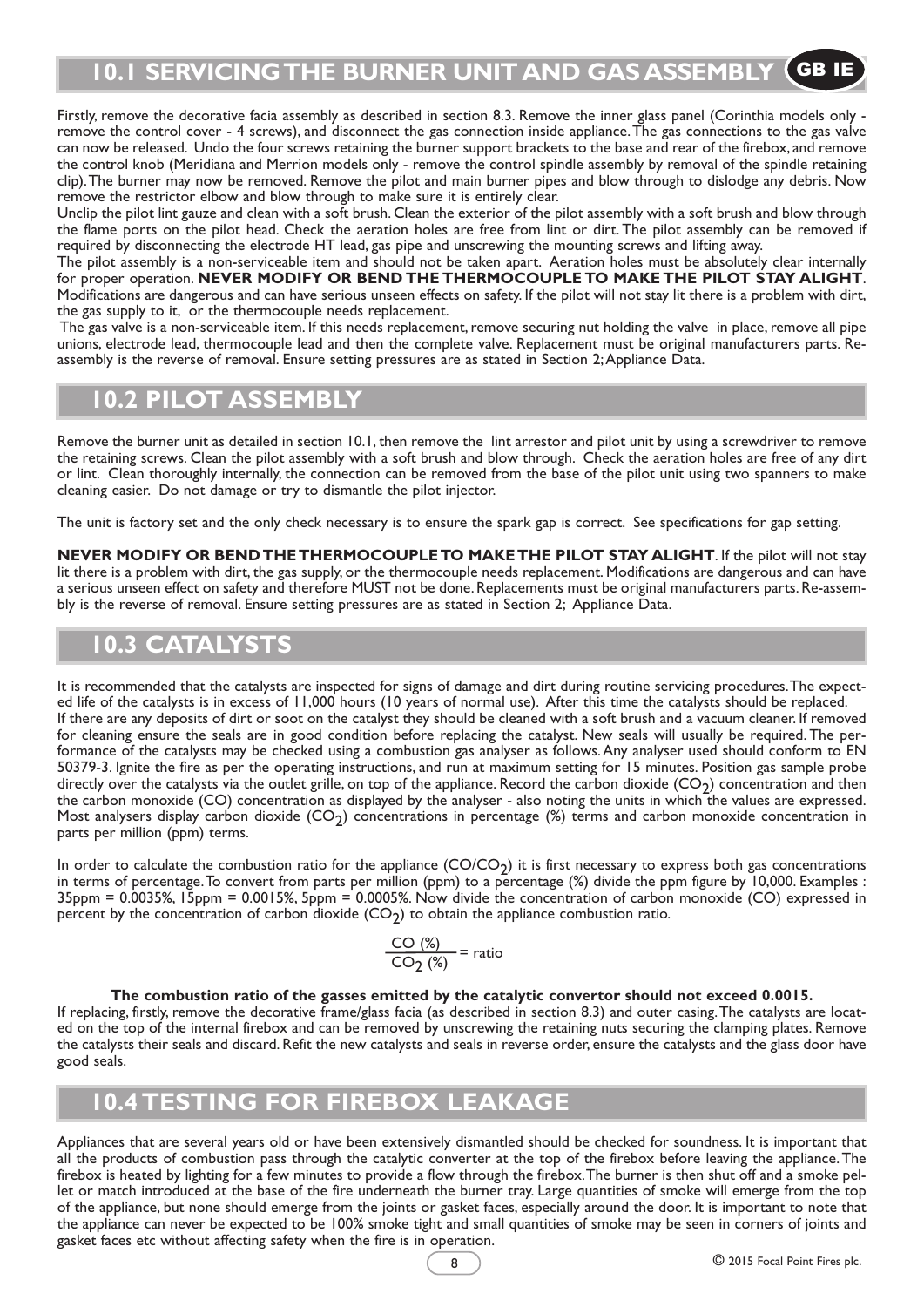# **11.0 TROUBLESHOOTING GUIDE GB**



| <b>THE PERIOD STREET IN STREET STREET STREET</b> |                                                                                                                                                                                                                                                                                                                                                                                                                                                                                                                                                                                                                                                                                                                                                                                                        |  |  |  |  |
|--------------------------------------------------|--------------------------------------------------------------------------------------------------------------------------------------------------------------------------------------------------------------------------------------------------------------------------------------------------------------------------------------------------------------------------------------------------------------------------------------------------------------------------------------------------------------------------------------------------------------------------------------------------------------------------------------------------------------------------------------------------------------------------------------------------------------------------------------------------------|--|--|--|--|
| Fire sparks but pilot does not light             | • No gas to fire, check isolators are open and gas supply is on.<br>· Pipework blockage, clean out.<br>• Air not fully purged, re purge supply or wait longer.<br>• Spark earthing to metalwork, reset gap correctly.<br>· Blocked pilot, clean out internally.                                                                                                                                                                                                                                                                                                                                                                                                                                                                                                                                        |  |  |  |  |
| Pilot lights but then goes out                   | • Severe restriction in gas supply: clear obstruction.<br>• Faulty thermocouple, replace pilot unit.<br>· Blocked pilot, clean out.<br>· Blocked lint gauze, clean.<br>• Hold control knob in for longer.<br>• Check control knob does not foul indicator plate.<br>• If the pilot will not stay lit there could be a problem with contamination of the gas<br>supply, drafts, room size and/or ventilation or the thermocouple needs replacement.<br>Modifications are dangerous and can have a serious unseen effect on safety.<br>NEVER MODIFY OR BEND THE THERMOCOUPLE TO MAKE THE PILOT STAY ALIGHT.                                                                                                                                                                                              |  |  |  |  |
| Fire does not spark at pilot                     | • HT lead detached, refit.<br>• Check the spark gap (see section 7.1).<br>• Faulty piezo unit, replace.<br>· Debris shorting out electrode, clean.<br>• Spark shorting to metalwork under tray, check routing of HT lead under burner.                                                                                                                                                                                                                                                                                                                                                                                                                                                                                                                                                                 |  |  |  |  |
| Fire runs for a time<br>and then cuts off        | • Loose or faulty thermocouple, rectify.<br>· Blocked pilot, clean out.<br>• Fire is sited in a draft.<br>• Door or window has been opened creating a draft.<br>• Wall on which fire is sited has a hole/holes through which there is a draft.<br>• Fire is too close the an air vent.<br>• Fire is sited on disused chimney breast which has not been adequately sealed up.<br>• Dirt or lint in pilot aeration hole or on the lint gauze, clean thoroughly.<br>• If the pilot will not stay lit there could be a problem with contamination of the gas<br>supply, drafts, room size and/or ventilation or the thermocouple needs replacement.<br>Modifications are dangerous and can have a serious unseen effect on safety.<br>NEVER MODIFY OR BEND THE THERMOCOUPLE TO MAKE THE PILOT STAY ALIGHT. |  |  |  |  |
| Pilot flame shrinks when<br>fire is on high      | • Poor gas flow to fire, check pressure with fire on high.<br>• If pressure is low, remove any restriction in pipework or valve.<br>• Check all isolators are adequately sized and fully open.<br>• Check meter pressure is adequate.<br>• If the pilot will not stay lit there could be a problem with contamination of the gas                                                                                                                                                                                                                                                                                                                                                                                                                                                                       |  |  |  |  |

- *Fire smells when first lit or in use* Newness smell from brand new appliance.
	- Leakage occurring. Carry out leakage test and rectify any problems.
	- Combustible materials used in incorrect positions.
	- Airborne substances such as cleaning materials/air fresheners are being drawn through the fire.

supply, drafts, room size and/or ventilation or the thermocouple needs replacement. Modifications are dangerous and can have a serious unseen effect on safety. **NEVER MODIFY OR BENDTHETHERMOCOUPLETO MAKETHE PILOT STAY ALIGHT.**

• Other airborne contaminants such as dust, tobacco smoke, paint vapours.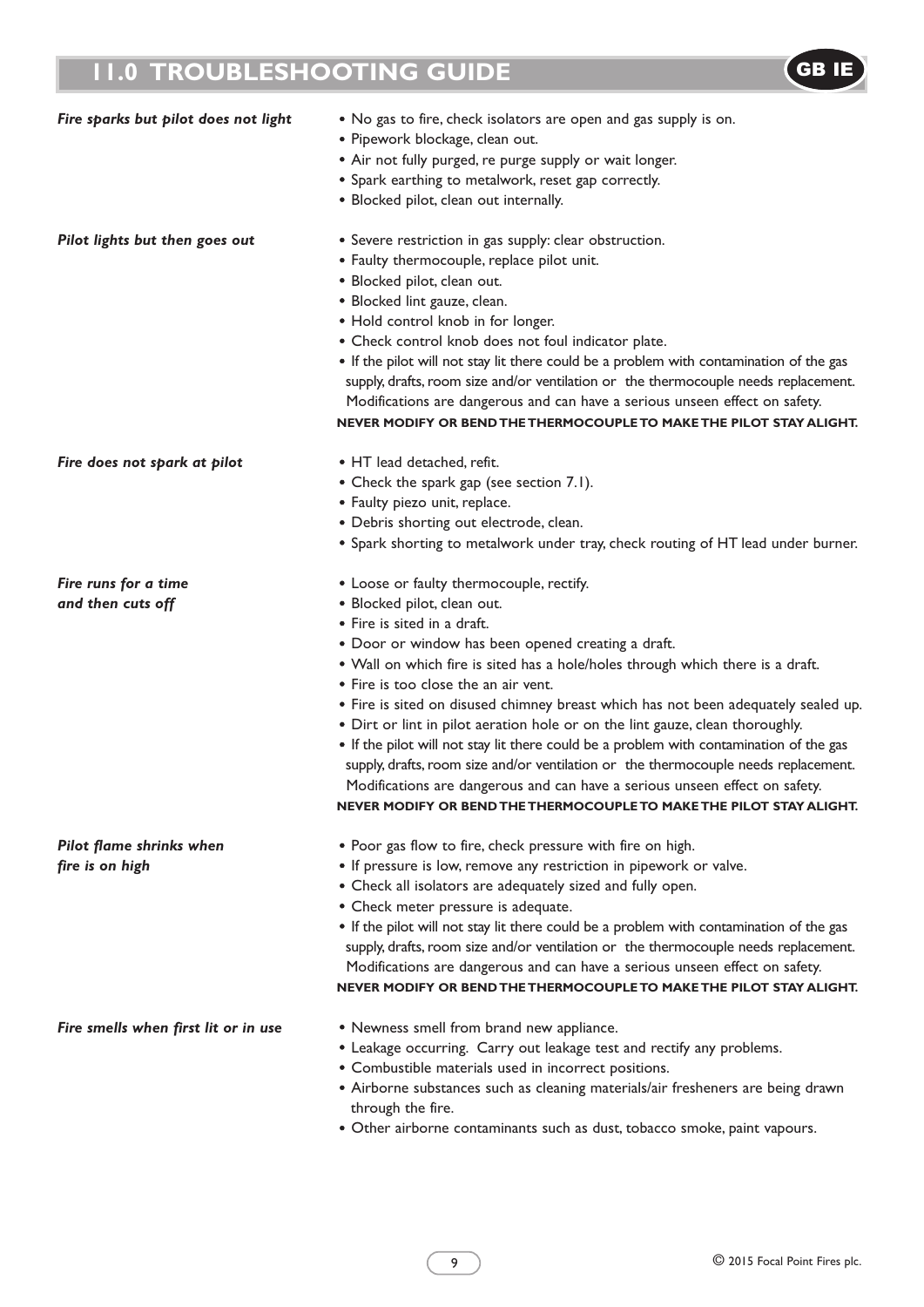## **U S E R I N S T R U C T I O N S**

GB IE

| Section | Content                             | Page No        |
|---------|-------------------------------------|----------------|
| 0. ا    | <b>Important Notes</b>              |                |
| 2.0     | Clearances to Combustibles          |                |
| 3.0     | Ventilation & Room Size             | 2              |
| 4.0     | Operating Instructions              | 2              |
| 5.0     | <b>Combustion Monitoring System</b> | $\overline{2}$ |
| 6.0     | Cleaning                            | 2              |
| 7.0     | Servicing                           | 3              |
| 8.0     | List of Replacement Parts           | 3              |
| 9.0     | <b>Installation Details</b>         | 3              |
| 10.0    | Service History                     | 3              |
|         |                                     |                |

## **1.0 IMPORTANT NOTES**

**•** The installation and Servicing of this fire MUST only be carried out by a GAS SAFE registered person in accordance with local Codes and/or Regulations, Building Regulations and the manufacturer's instructions.Failure to comply with the above could lead to prosecution and invalidate the appliance warranty. In the event of gas leakage from the appliance, the gas supply must be turned off at the nearest isolating valve.This appliance is only suitable for the gas type for which it is supplied.

**•** Keep a note of the installer's name and address, GAS SAFE registation number and the original purchase receipt and the date of installation. Failure to produce this information may invalidate the warranty. The appliance should be serviced regularly to ensure continued safe operation. See the servicing section for further reference.

**•** The guard (glass front) is to prevent risk of fire or injury from burns and no part of it should be permanently removed. **It Does Not Give Full Protection ForYoung Children OrThe Infirm.** Parts of this appliance become naturally hot during use. It is recommended that a suitable fireguard is used, especially where young children, pets, the elderly or infirm are concerned.The manufacturer of this appliance considers all surfaces as working surfaces with the exception of the control knob and control panel. **•** Combustible items, such as flooring and furniture and soft wall coverings (such as blown vinyl or embossed paper), low temperature surrounds etc may discolour if fitted too close to the fire. See relevant section for further details on clearances to combustibles. No combustible materials or flooring should protrude onto the hearth (if fitted).

**•** This appliance incorporates a combustion monitoring system (ODS).

**• DO NOT** burn any foreign material on this fire. Under no circumstances shall the appliance be used if the glass front door or panel has been removed, damaged or is open. On no account should the appliance inlet or outlet openings be blocked or obstructed in any way (see figure 1). **DO NOT** place objects on top of the appliance.

**•WARNING:** Due to the nature of this product the area around the top of the appliance (i.e. the grille) gets very hot. Care should be taken when operating the appliance.

The integral catalysts should be checked by the installer upon servicing to ensure there are no defects or obstructions that may prevent the satisfactory flow of combustion products.The expected life of the catalyst is in excess of 11,000 hours (10 years of normal use). After this time the catalyst should be replaced.

**•** Should any home improvements be carried out to the property after the fire is installed, such as installation of extractor fans for example, the fire should be re-checked by a competent person for safe operation.

# **2.0 CLEARANCES TO COMBUSTIBLES**

#### **Clearances to non-combustibles**

Non combustible surfaces are defined as brick, metal, marble, concrete etc. and also a number of man-made materials impervious to flame. If in doubt refer to the material manufacturer for further information before proceeding with installation.

Clearances to the sides of the appliance are 100mm (4"). Clearance to the front of the appliance is 500mm (20").

The back of the appliance may be installed directly onto a non-combustible wall, providing the area behind the appliance is flat and does not interfere with the various vent holes in the back panel of the appliance.

A non combustible shelf of any depth may be positioned above the appliance provided it is no closer than 400mm (16") from the top of the appliance glass panel and the wall above the appliance is non combustible.

The appliance must not be positioned vertically within 60mm (2.4") of a solid floor (i.e. wood or stone) or hearth.This dimension is measured vertically to the bottom of the appliance firebox.

#### **Clearances to combustible materials**

Combustible materials are defined as wood, fabrics, or other materials likely to combust if exposed to flame. Generally, any material, which is likely to discolour, melt or misshape when exposed to moderate heat, should be considered as a combustible material or surface. Clearance to the sides of the appliance are 100mm (4") but curtains, drapes and other fabrics are not permitted within a distance of 500mm (20") of the appliance sides. No such materials are permitted directly above the appliance regardless of distance. The minimum clearance to the ceiling above the appliance is 800mm (31.5") measured from the top of the appliance glass panel. Combustible materials should not be positioned directly in front of the appliance within a distance of one metre.

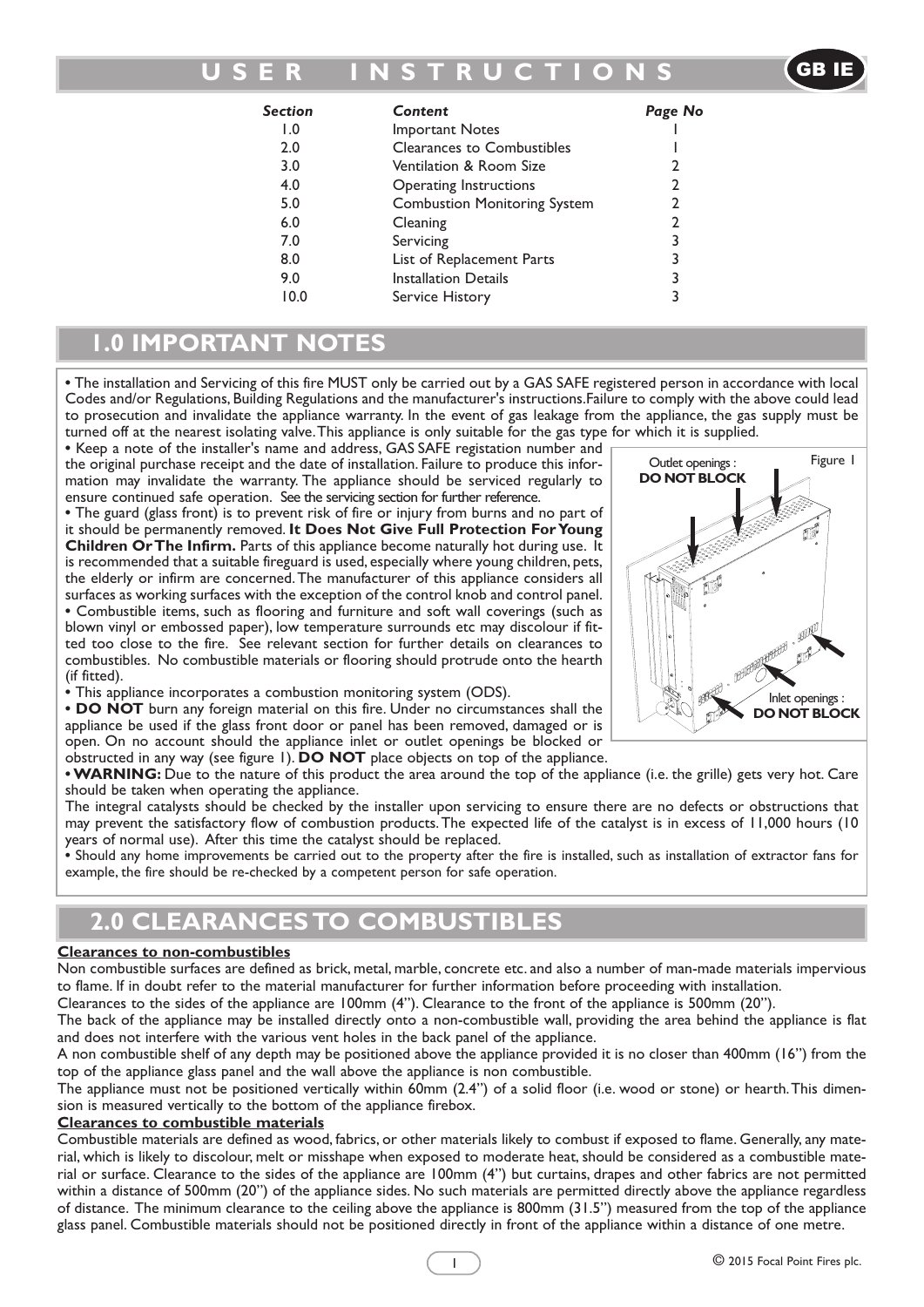#### **Clearances to combustible materials (continued)**

Under no circumstances should any electrical equipment e.g. plasma/LCD screen TV sets etc. be positioned on the wall above the appliance.The appliance is designed to be wall mounted alone and not in conjunction with any type of combustible fire surround. No combustible shelves should be positioned on the wall above the appliance. It should be established that any mirrors or picture frames etc. to be positioned on the wall above the appliance are able to withstand prolonged exposure to moderate heat and moisture before proceeding with their installation.The back of the appliance may be installed directly onto a combustible wall, providing it is relatively flat and does not interfere with the various vent holes in the back panel of the appliance.The wall must be structurally sound and constructed from a material capable of withstanding moderate heat. Brick, concrete, finished plaster, most types of conventional wall paper and dry-lined plasterboard are examples of suitable materials. Materials such as flock, blown vinyl and embossed paper which are sensitive to even small amounts of heat should be avoided as scorching and or discolouration may occur over time. If the appliance is to be mounted on a dry lined wall or a timber framed construction wall then the integrity and ability of the wall to carry the weight of the appliance must be confirmed. It is important in these circumstances that any vapour control barrier is not damaged, and that any structural members of the house frame are not damaged - refer to section 7.0 of the installation section of these instructions.The appliance must not be positioned vertically within 100 mm (4") of a carpeted floor, rugs or fabric materials of any kind. This dimension is measured vertically to the bottom of the appliance firebox.

# **3.0 VENTILATION & ROOM SIZE**

Purpose provided ventilation of 100cm2 **MUST** be provided for this appliance. An openable window or equivalent is also required.Any ventilation fitted must comply with local Codes and/or Regulations. Ventilation fitted under, or within immediate vicinity of the appliance must not be used as it may adversely effect performance of the combustion monitoring system (ODS) system. The appliance shall not be installed within one metre of any existing air vent, and any new air vent shall not be installed within one metre of the appliance.

**WARNING :Ventilation openings must never be blocked or restricted in any way.**

The requirements of other appliances operating in the space or room must be taken into consideration when assessing ventilation requirements, this will have been carried out by your installer.A supply of fresh air into the room is advisable to maintain temperatures within limits.

The room size **MUST** be a minimum of 30m<sup>3</sup> (e.g. 3.5m x 3.5m x 2.45m or 11'6" x 11'6" x 8').This is to allow adequate circulation of air and ensure the correct operation of the fire.This volume may include adjacent spaces but these spaces must not be separated by a door. *Note :*To calculate a room size in cubic metres  $(m^3)$  divide the room volume in cubic feet (ft<sup>3</sup>) by 35.3.

It should be noted that heaters create warm air currents. These currents move heat to wall surfaces next to the heater. Installing the heater next to vinyl or cloth wall coverings or operating the heater where impurities in the air (such as tobacco smoke, candle smoke etc.) exist, may cause the walls to become discoloured.This appliance is intended as a secondary source of heat only and should not be used in a room without some form of background heating present. If the appliance is used in a room as the sole source of heat, then condensation may occur on colder surfaces within the room.This appliance must not be used in bathrooms. Refer to section 4.0 of the installation manual for guidance on installations in bedrooms.

#### **4.0 OPERATING THE APPLIANCE** C

**• Corinthia models :** The control knob is located in the centre of the appliance and is accessed by swinging the glass panel upwards from the botto. The control knob is marked as shown in figure 2.

**• Meridiana, Brayfield, Fab Shine and Merrion models :** The control knob is located on the lower right hand side of the outer case. It is of a spherical design and is marked as shown in figure 3.

**• All models :** The pilot is visible behind the left hand side of the burner. Push in and turn the control knob to the SPARK position, and hold there for a few seconds. B

**•** Continue turning anti-clockwise through the two spark clicks to the PILOT light position, ensuring the pilot has lit. If not, return the knob clockwise, and repeat.

**•** When the pilot lights after the spark, keep the knob pressed for approximately ten seconds. Now release the knob and the pilot should stay alight.

**•** If the pilot is extinguished during use, wait three minutes before repeating the ignition procedure.

**•** To achieve the HIGH setting, push the control knob in slightly and continue turning fully anti-clockwise to the high position.The main burner should light after a few seconds.

**•** To decrease the setting to low, turn the control knob clockwise to the LOW setting.

• To turn to the PILOT position from the HIGH or LOW positions, press the control knob in, and return to the pilot position and release.

 $\bullet$  To turn the fire off, keep the knob pressed in, return to the OFF position and release.

## **5.0 COMBUSTION MONITORING SYSTEM**

This fire is fitted with a combustion monitoring safety device (ODS). If the appliance shuts down during use for no apparent reason then several reasons may be suspected. If a door or window has been opened creating a draught, then pilot disturbance could be the problem and removal of the draught should resolve this.The appliance can then be re-lit in accordance with the previous section. If pilot disturbance is not the cause, then the ODS safety system may be in operation. Switch the appliance OFF, call in your installer to check the appliance and ventilation. Remedial work must be carried out as required. DO NOT allow the appliance to be used until the appliance and installation is passed as safe. If the pilot continues to be extinguished, you must call your installer to check the operation of the complete appliance.

#### **6.0 CLEANING**

Before carrying out any of the following operations, ensure that the appliance is OFF and completely cold. Regularly clean around the appliance to ensure that dust, fluff, pet hair etc, are kept to a minimum.There are no other specific requirements for care, other than regular cleaning of the general appliance.

A wipe with a dry cloth is normally sufficient. **DO NOT** use abrasive cleaners as they can damage the finish. Metal parts may be cleaned using an appropriate metal cleaner.Test on a hidden part before cleaning. Clean only in the direction of the grain. GLASS PANEL - This can be cleaned with a suitable glass cleaner. Test on a small area first.

PAINTED AREAS - These can be cleaned using a dry cloth.